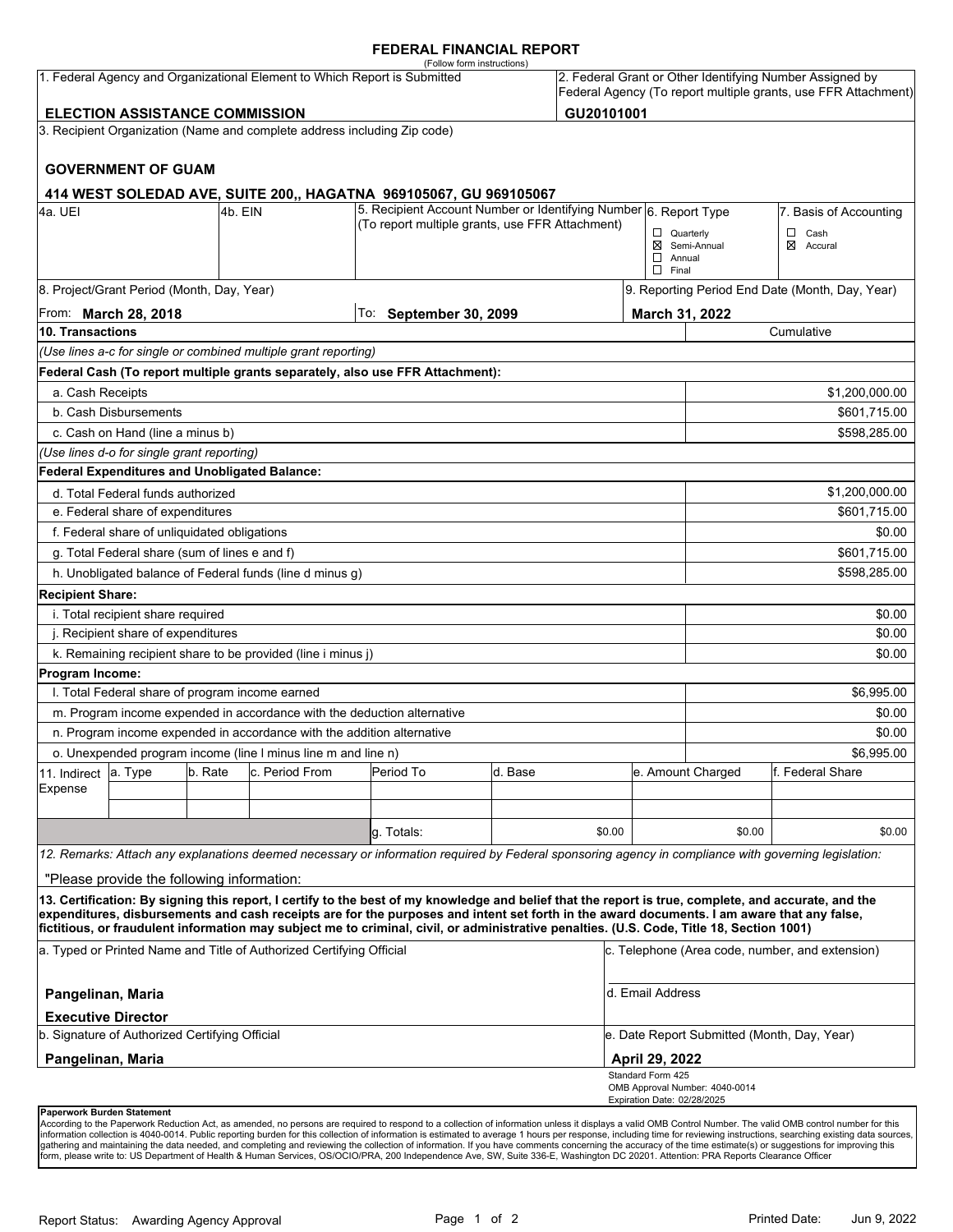| <b>FEDERAL FINANCIAL REPORT</b><br>(Additional Page) |                                                                                                                                                                                                                                                                                                                         |  |  |  |  |  |
|------------------------------------------------------|-------------------------------------------------------------------------------------------------------------------------------------------------------------------------------------------------------------------------------------------------------------------------------------------------------------------------|--|--|--|--|--|
| Federal Agency & Organization                        | : ELECTION ASSISTANCE COMMISSION                                                                                                                                                                                                                                                                                        |  |  |  |  |  |
| <b>Federal Grant ID</b>                              | GU20101001                                                                                                                                                                                                                                                                                                              |  |  |  |  |  |
| Recipient Organization                               | <b>GOVERNMENT OF GUAM</b>                                                                                                                                                                                                                                                                                               |  |  |  |  |  |
|                                                      | 414 WEST SOLEDAD AVE, SUITE 200,, HAGATNA 969105067, GU 969105067                                                                                                                                                                                                                                                       |  |  |  |  |  |
| UEI                                                  |                                                                                                                                                                                                                                                                                                                         |  |  |  |  |  |
| UEI Status when Certified                            |                                                                                                                                                                                                                                                                                                                         |  |  |  |  |  |
| EIN                                                  |                                                                                                                                                                                                                                                                                                                         |  |  |  |  |  |
| <b>Reporting Period End Date</b>                     | March 31, 2022                                                                                                                                                                                                                                                                                                          |  |  |  |  |  |
| <b>Status</b>                                        | <b>Awarding Agency Approval</b>                                                                                                                                                                                                                                                                                         |  |  |  |  |  |
| <b>Remarks</b>                                       | "Please provide the following information:                                                                                                                                                                                                                                                                              |  |  |  |  |  |
|                                                      | State interest earned (current fiscal year): \$0<br>State interest expended (current fiscal year): \$0<br>Program income earned (current fiscal year): \$0<br>Program income earned breakdown (current fiscal year): \$ Source: e.g. Sale of<br>registration list<br>Program income expended (current fiscal year): \$0 |  |  |  |  |  |

Reviewer Name Phone # Email Review Date Review Comments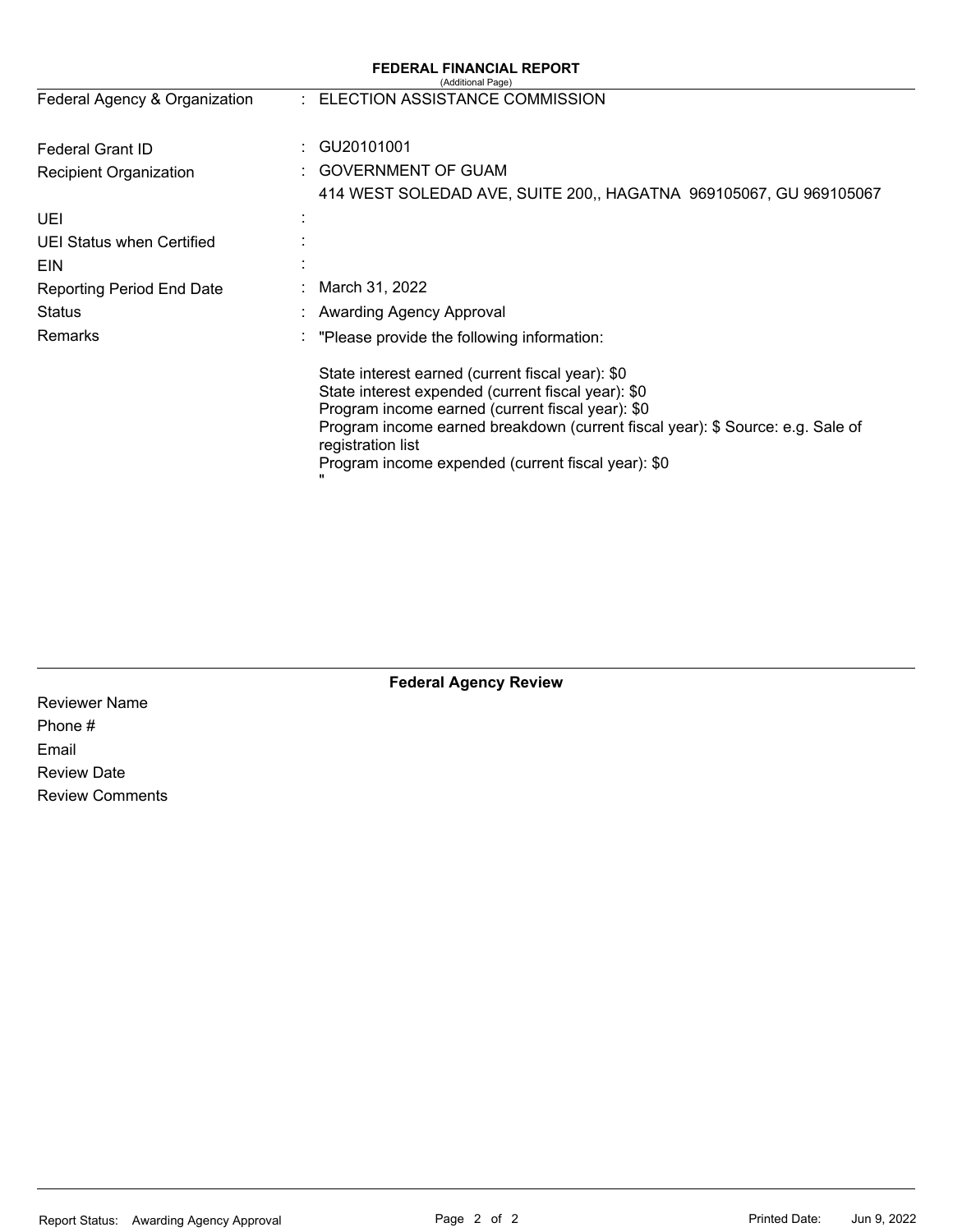# 2021-2022 EAC Progress Report

### 3. EAC Progress Report

#### **1. State or Territory:**

Guam

### **2. Grant Number:**

GU20101001-01

#### **3. Report:**

Semi-Annual (Oct 1 - March 31)

### **4. Grant:**

Election Security

#### **5. Reporting Period Start Date**

10/01/2021

#### **6. Reporting Period End Date**

03/31/2022

### 4. Progress and Narrative

7. Describe in detail what happened during this reporting period and explain how you implemented the approved grant activities in accordance with your State Plan/Program Narrative. (*Note: Your activities should align with your Grant Cost Categories Table.)*

 Funds were used to pay for fees associated with voting equipment purchased with grant funding. Funds were also used to improve Guam's online voter registration and motor voter registration processes, specifically in communicating with new registrants after voter registration applications are processed.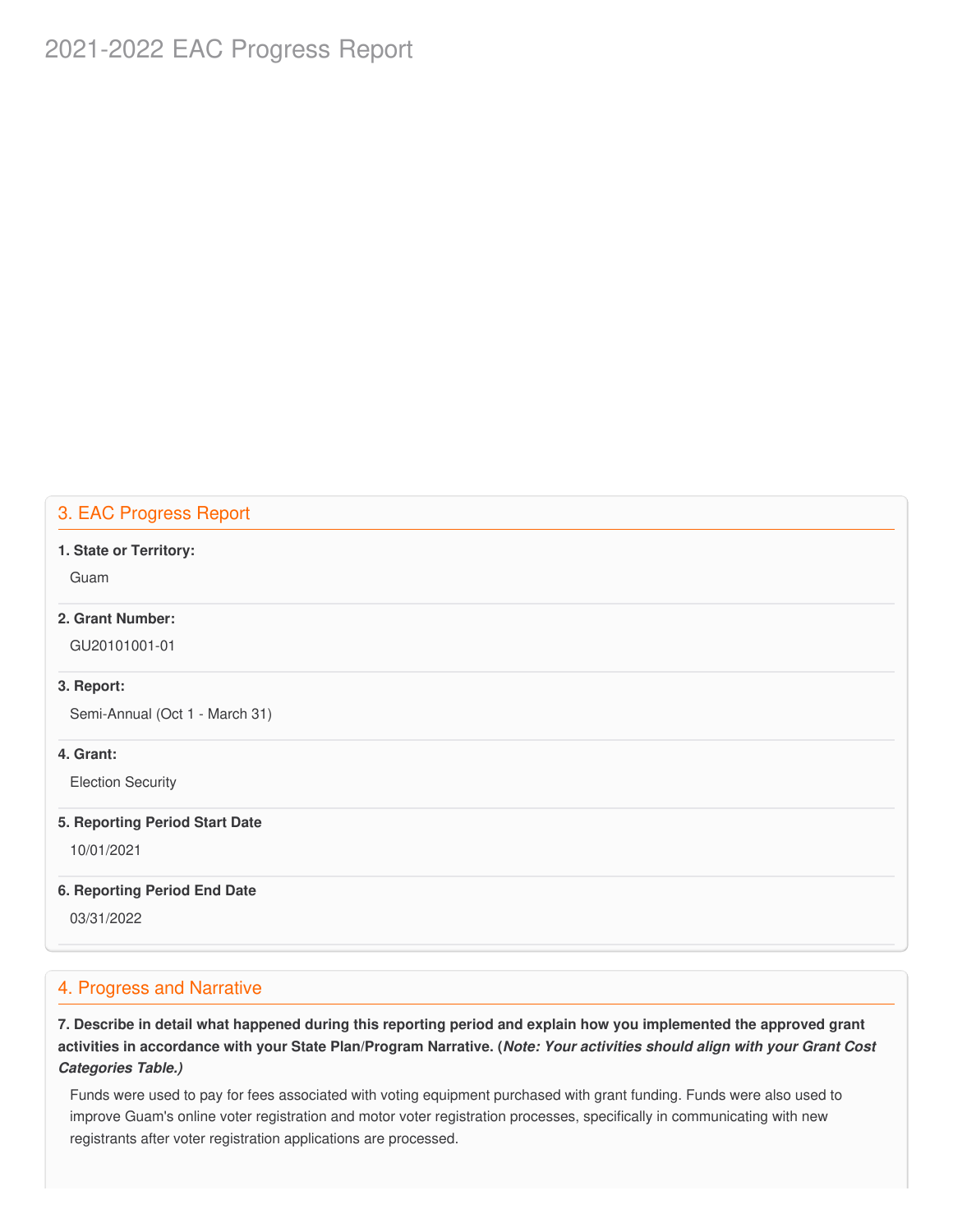Hardware was also purchased to replace equipment used for GEC's central voter registration system.

8. Describe any significant changes to your program during the project, including changes to your original State  **Plan/Program Narrative or favorable developments that improved program efficiency and/or service delivery.**

N/A

**9. Issues Encountered:**

Describe all major issues that arose during the implementation of the project and the reasons why established goals were not met, if applicable. Address each issue separately and describe whether and how the issues were resolved. Also,  **briefly discuss the implications of any unresolved issues or concerns.**

N/A

 **10. Provide a description of any training conducted, including security training.**

N/A

**11. Subgrants:**

 **Did your office provide subawards to local jurisdictions during this reporting period?**

No

12. Report on the number and type of articles of voting equipment obtained with the funds. Include the amount expended  **on the expenditure table.**

 No new articles of voting equipment were obtained in this reporting period with the funds. However, funds were expended for fees associated with the voting equipment purchased and reported on in previous reporting periods.

## 5. Expenditures

# **13. Current Period Amount Expended and Unliquidated Obligations**

# **GRANT COST CATEGORIES - FEDERAL**

 Voting Equipment and Processes: : \$864 Post-Election Auditing: : \$0 Voter Registration Systems: : \$834 Cyber Security: : \$50 Voter Education/Communications: : \$0 Accessibility: : \$0 Staffing: : \$0 Training: : \$0 Subgrants: : \$0 Indirect Costs (If applicable, FFR Line 11): : \$0 Unliquidated Obligations (If applicable, FFR Line 10f): : \$0 Other (Specify below) : \$0 Other (Specify below) : \$0 Other (Specify below) : \$0 Total : \$1748 **Comments:**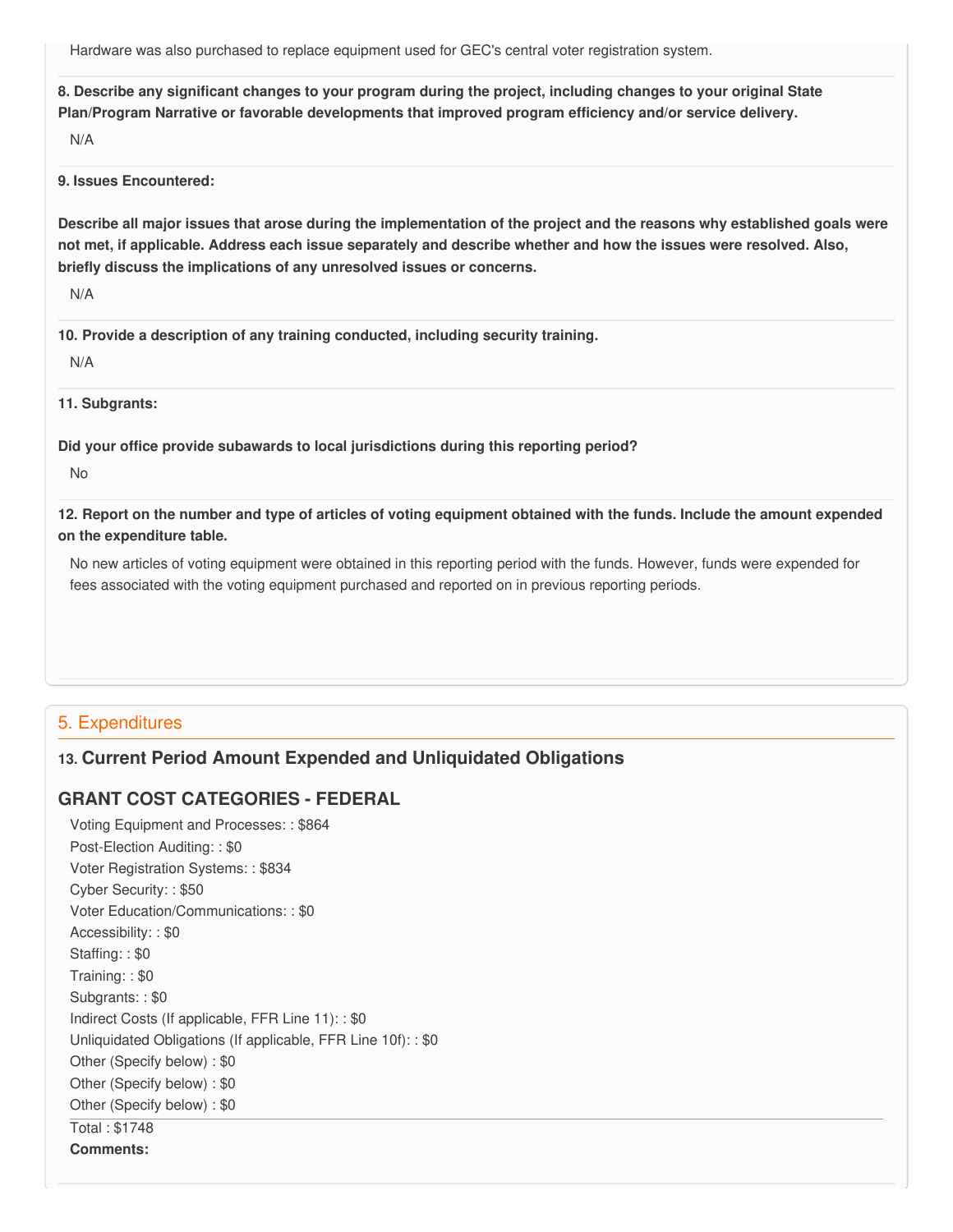# 7. Expenditures

#### **14. Confirm Total Grant Expenditure Amounts**

 Federal : \$1748 Match : \$0.00

Total : \$1748

 **OMB CONTROL NUMBER: 3265-0020**

# 8. Certification

 **Name and Contact of the authorized certifying official of the recipient.**

**First Name**

Maria

#### **Last Name**

Pangelinan

### **Title**

Executive Director

**Phone Number** 

**Email Address**

 **15. Add another contact to send a copy of submission confirmation and edit link?**

| <b>First Name</b> |                      |  |  |
|-------------------|----------------------|--|--|
|                   | Elizabeth            |  |  |
| <b>Last Name</b>  |                      |  |  |
| Santos            |                      |  |  |
| <b>Title</b>      |                      |  |  |
|                   | Program Coordinator  |  |  |
|                   | <b>Email Address</b> |  |  |
|                   |                      |  |  |